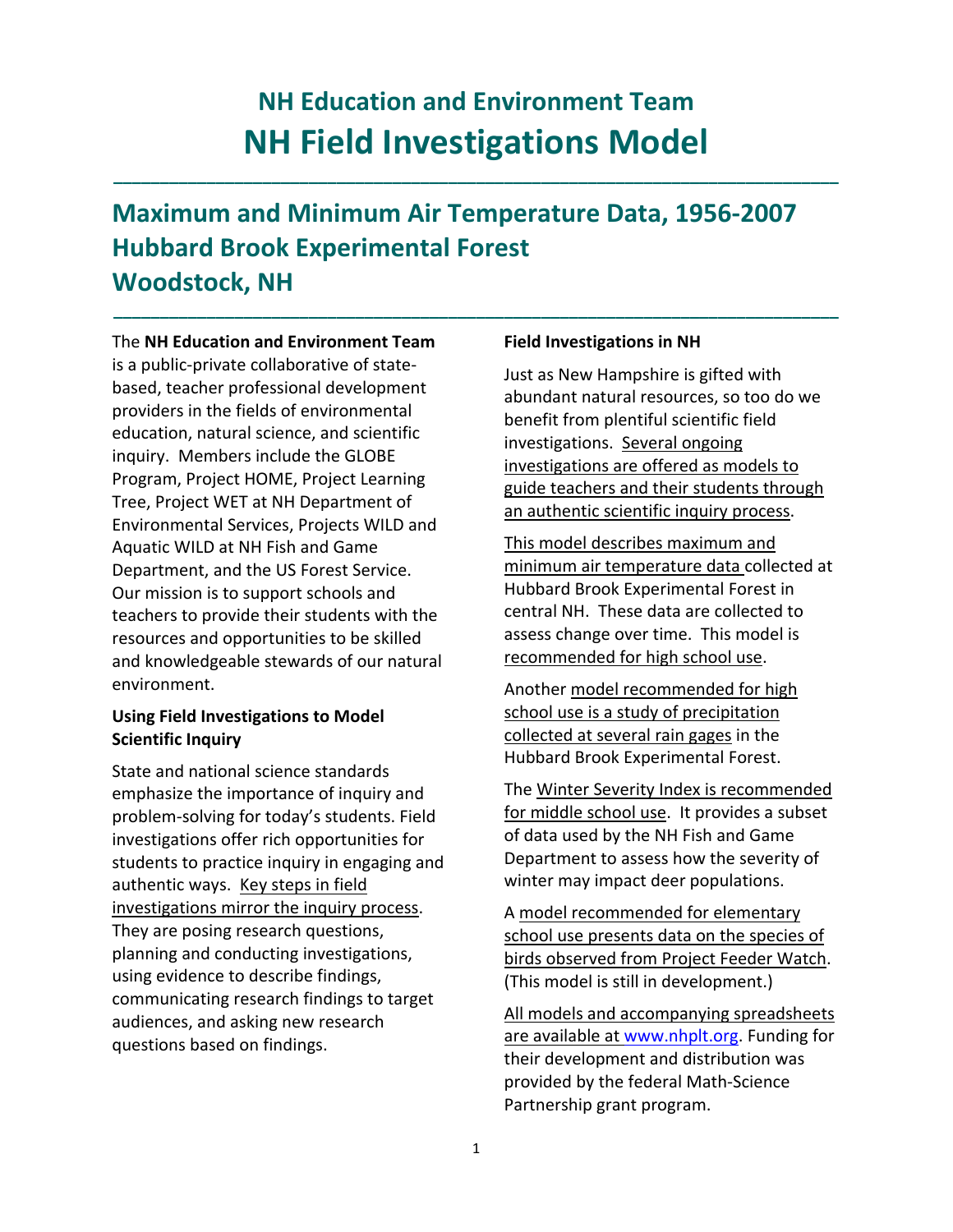### **Field Investigation Design**

#### **Research Question**

Have the average maximum and minimum temperatures at the Hubbard Brook Experimental Forest, Station 1 changed over time?

#### **How Does the Data Answer the Question?**

This dataset is used to understand long‐ term temperature trends at the Hubbard Brook Experimental Forest (HBEF) and to predict how other ecosystem processes may respond to future climate change.

#### **About the Data**

The dataset is provided in an accompanying Microsoft Excel spreadsheet with the daily maximum and minimum temperature from 1956 through 2007. Temperature is recorded in degrees Celsius for each day of each year of the study. These data were recorded at Station 1 at the HBEF. Average maximum and minimum air temperature data for the year and for the month of June are also provided. These last two sets of data may be most useful to students, as the daily data can be cumbersome. More advanced students may want to work with subsets of the daily data.

#### **Study Protocol**

Daily maximum and minimum temperatures from up to 8 locations at HBEF have been measured since October 1955 using mechanical hygrothermographs in weather shelters. (A hygrothermograph is an instrument that measures and records atmospheric humidity and temperature on the same graph.)

#### **Notes on Data**

Comparisons among stations should be made with caution because data have not been corrected for possible instrument bias. The expression "‐99" is the value for missing

#### **Data Collected**

Maximum and Minimum Air Temperature Data

**Data Source** Hubbard Brook Experimental Forest

**Principal Investigator** John Campbell US Forest Service 271 Mast Road Durham, NH 03824 (603)‐868‐7643

#### **Others Involved**

Amey Bailey, Forest Technician Hubbard Brook Experimental Forest 234 Mirror Lake Road North Woodstock, NH 03262 (603) 726‐8902

**Begin date** 1956

**End data** Ongoing

data, when the weather station is not operational. Otherwise, if a day of data is missed, the value for that day is estimated from values at the other stations. Estimated values are not flagged. The Fahrenheit to Celsius conversion and rounding to whole degrees Centigrade leads to considerable underrepresentation of values of ‐5, 0, 5, 10, etc.

Data used in this publication were obtained by scientists of the Hubbard Brook Ecosystem Study (HBES); this publication has not been reviewed by those scientists. The Hubbard Brook Experimental Forest is operated and maintained by the Northern Research Station, U.S. Department of Agriculture, Newtown Square, Pennsylvania. Please note that data sharing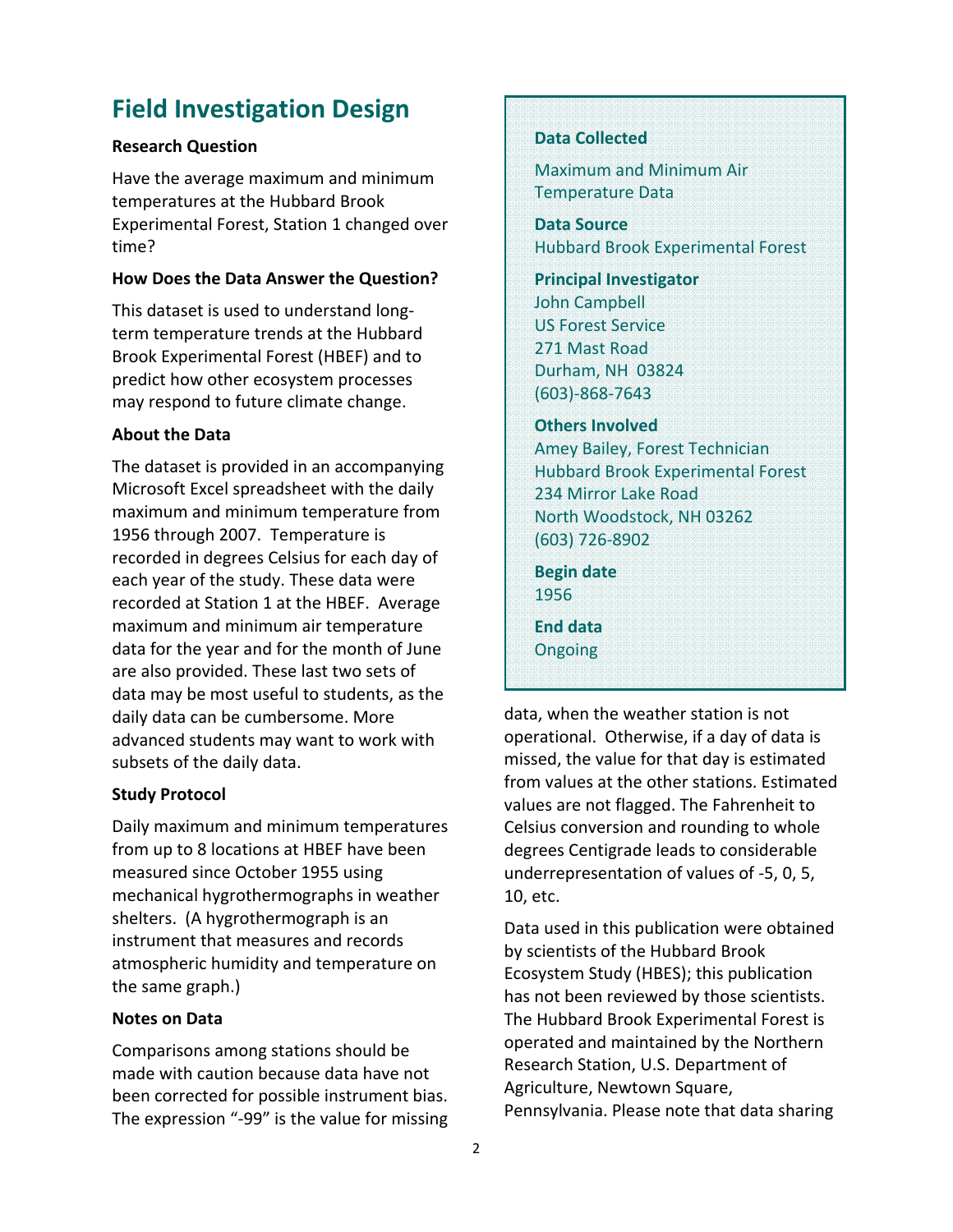and availability policies vary among the datasets available. Publishers of Hubbard Brook data are encouraged to contact the original data provider to obtain information for an acknowledgement of the original funding source of the research. This information is available from the Hubbard Brook Ecosystem Study website at www.hubbardbrook.org.

#### **Examples of Data Analysis**

Students may analyze these data in many ways. The following are suggestions of two ways among many to visually represent the data.

Students may analyze these data by graphing temperature over time. The average maximum temperature for a particular month for each year would be one series of data and the average minimum temperature for that month would be another series graphed on the same axes with the years as the x-axis label range, and the monthly average data as the range of data for the y-axis.

Students may select another month from the yearly maximum and minimum data sheet and format it as above to analyze it in the same way and look for differences and similarities between data for different months. Average yearly maximum and minimum data may be graphed and analyzed for trends. Students may also collect data at their site for a given month or over the course of the school year and compare this to the HBEF data.

#### **Examples of Questions for Data Analysis**

The following are examples of questions that may guide students in analyzing the data. Many more questions may be asked and students should be encouraged to formulate their own questions as they work with the data. Students should also be encouraged to explore the Hubbard Brook Ecosystem Study website,

www.hubbardbrook.org for answers to questions about the data and for more information about the study site.

- What is the range of temperature variation for the average maximum temperature for a particular month?
- What is the range of temperature variation for the average minimum temperature for the same month?
- To what degree does the difference between daily maximum and minimum temperature vary over the course of a year?
- What is the range of temperature variation for the yearly average maximum temperature and the yearly average minimum temperature for the length of this study?
- To what degree is there change in the data over the length of the study?
- What patterns do you notice in the data?
- What statistical tests could you perform on this data?
- What questions do you have about this data?
- What other data would be helpful to compare with this data? Where might you find additional data?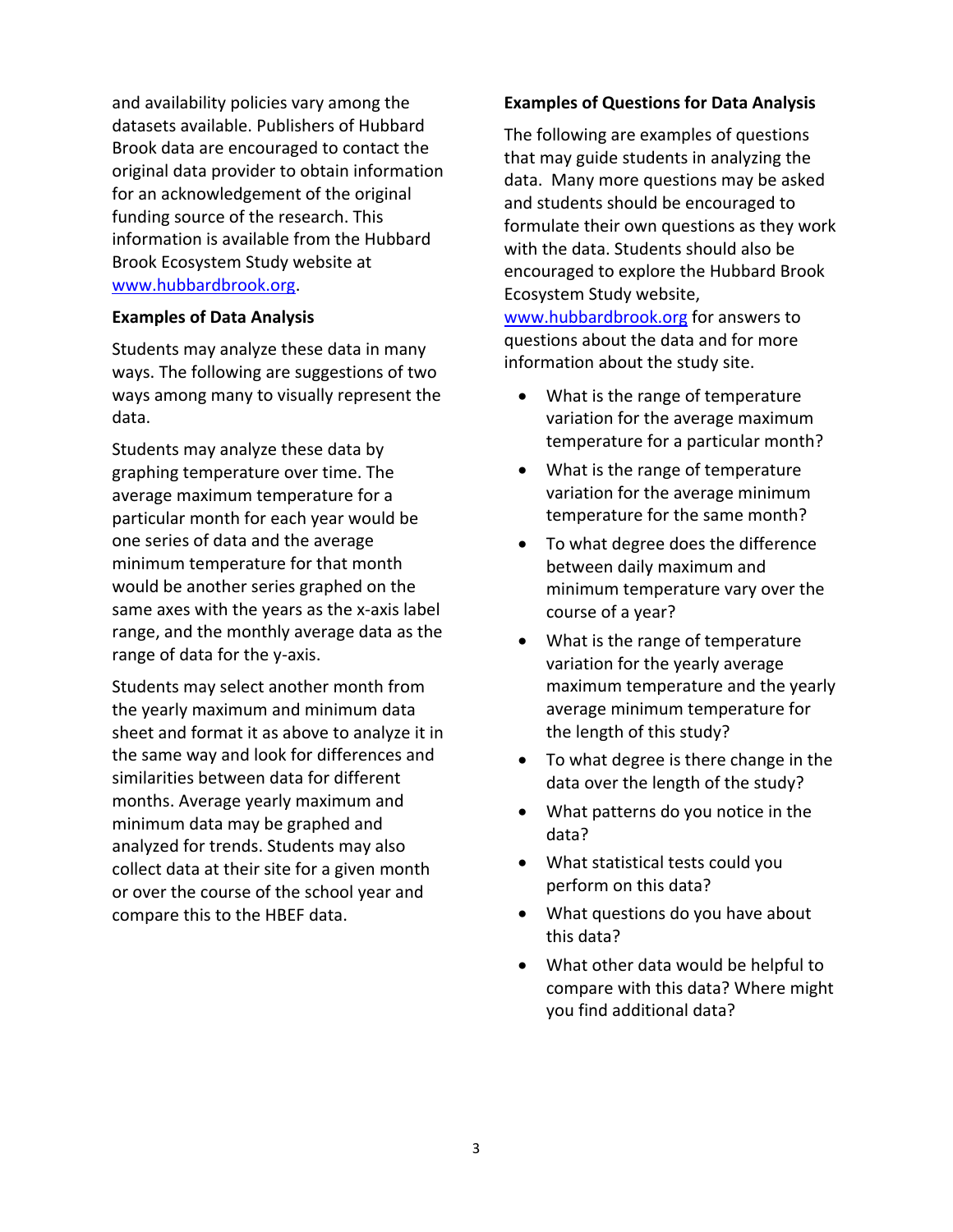#### **Examples of Graphs**

These graphs were created in Microsoft Excel by using the line chart function and graphing the yearly and monthly data in a series over the course of the study. Students may analyze the graph for significant changes over time or correlate this data with related data.